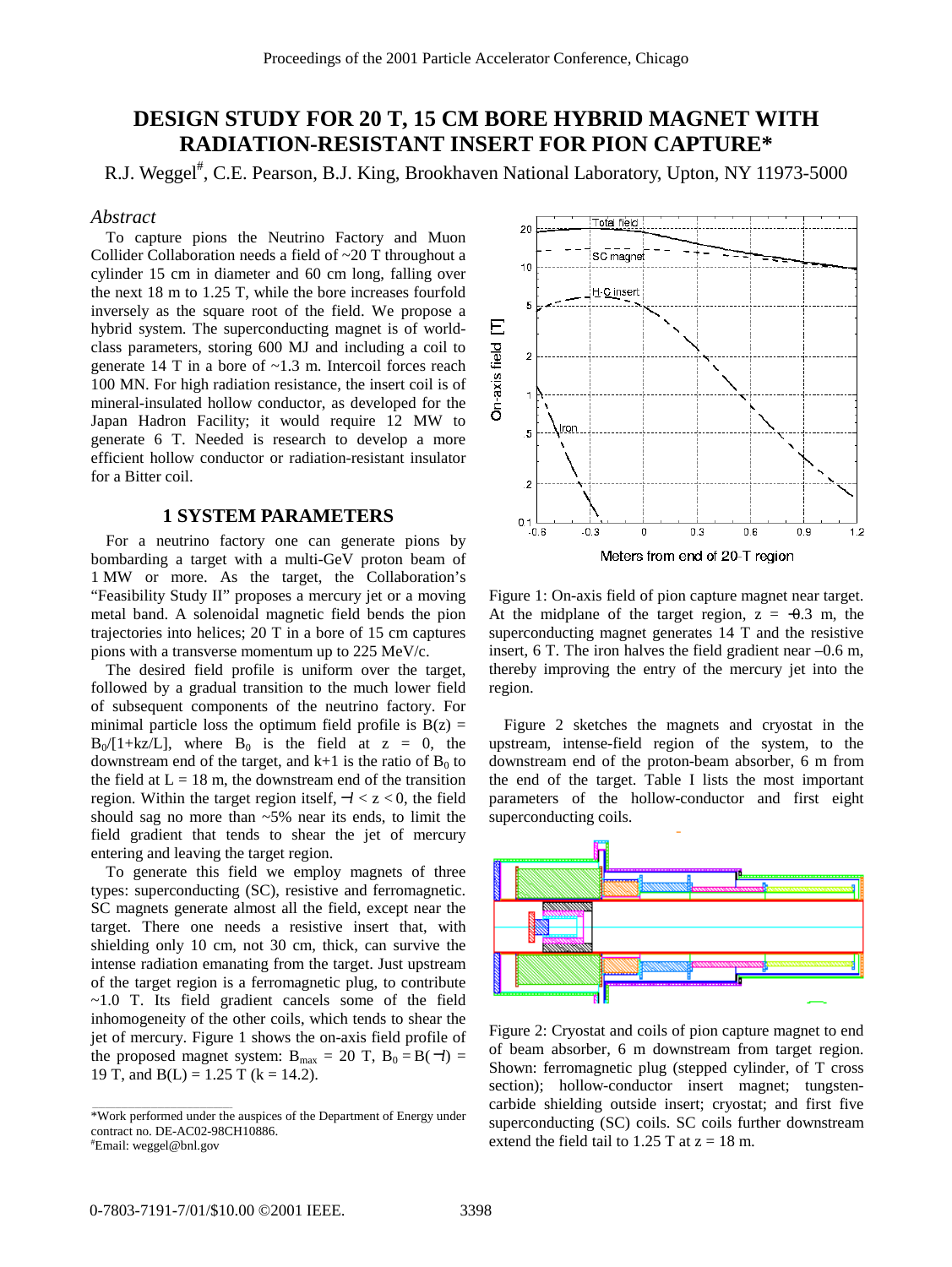|                          | Units             | HC <sub>1</sub> | HC <sub>2</sub> | HC <sub>3</sub> | SC <sub>1a</sub> | SC <sub>1b</sub> | SC <sub>2</sub> | SC <sub>3</sub> | SC <sub>4</sub> | SC <sub>5</sub> | SC <sub>6</sub> | SC <sub>7</sub> | SC <sub>8</sub> |
|--------------------------|-------------------|-----------------|-----------------|-----------------|------------------|------------------|-----------------|-----------------|-----------------|-----------------|-----------------|-----------------|-----------------|
| Avg. current density     | A/mm <sup>2</sup> | 24.9            | 18.9            | 15.6            | 24.1             | 28.1             | 28.7            | 37.5            | 46.6            | 53.1            | 68.2            | 71.5            | 73.5            |
| Winding inner radius     | cm                | 17.8            | 23.2            | 35.5            | 63.7             | 83.6             | 68.7            | 76.3            | 76.3            | 76.3            | 42.3            | 42.3            | 42.3            |
| Winding outer radius     | cm                | 23.2            | 35.5            | 49.2            | 82.6             | 117              | 89.2            | 89.9            | 84.0            | 83.0            | 46.2            | 45.9            | 45.4            |
| Winding radial build     | cm                | 5.4             | 12.3            | 13.7            | 18.9             | 33.3             | 20.4            | 13.6            | 7.7             | 6.7             | 3.9             | 3.6             | 3.1             |
| Upstream end, $z_1$      | cm                | $-70$           | $-70$           | $-70$           | $-138$           | $-138$           | 92              | 217             | 343             | 468             | 600             | 727             | 854             |
| Downstream end, $z_2$    | cm                | 2               | 21              | 23              | 82               | 82               | 207             | 333             | 458             | 583             | 713             | 840             | 968             |
| Coil length, $z_2 - z_1$ | cm                | 72              | 91              | 93              | 220              | 220              | 115             | 115             | 115             | 115             | 2x50            | 2x50            | 2x50            |
| Volume of windings       | m <sup>3</sup>    | .05             | .21             | .34             | 1.91             | 4.60             | 1.17            | .82             | .45             | .39             | .11             | .10             | .09             |
| Approx. peak field       | T                 | 20.0            | 18.6            | 16.0            | 14.1             | 9.4              | 10.6            | 6.8             | 5.1             | 4.1             | 3.4             | 2.8             | 2.4             |
| Avg. hoop tension        | MPa               | 107             | 108             | 107             | 217              | 222              | 209             | 194             | 180             | 165             | 97              | 84              | 75              |
| Conductor fraction       | $\%$              | 33.1            | 32.9            | 33.0            | 8.5              | 2.9              | 3.5             | 2.7             | 4.8             | 3.9             | 4.1             | 3.8             | 3.6             |
| Copper fraction          | $\%$              | 48.6            | 48.4            | 48.5            | 20.9             | 19.6             | 22.7            | 26.6            | 33.3            | 37.6            | 55.9            | 56.2            | 56.4            |
| Structural fraction      | $\%$              | 11.7            | 12.0            | 11.8            | 30.7             | 37.5             | 33.7            | 30.7            | 21.9            | 18.5            | $\Omega$        | $\Omega$        | $\Omega$        |
| Superconductor vol.      | liters            |                 |                 |                 | 162              | 131              | 42              | 22              | 21              | 15              | $\overline{4}$  | 4               | 3               |
| Copper mass              | tonnes            | .23             | .94             | 1.51            | 3.57             | 8.09             | 2.38            | 1.95            | 1.33            | 1.30            | .54             | .50             | .43             |
| Stainless steel mass     | tonnes            | .05             | .20             | .32             | 4.58             | 13.5             | 3.08            | 1.96            | .76             | .56             | $\Omega$        | $\theta$        | $\Omega$        |

Table I: Parameters of Hollow-Conductor and Superconducting Magnets of Pion Capture Magnet for Neutrino Factory

## **2 SUPERCONDUCTING MAGNETS**

## *2.1 Baseline System: Mercury Target*

The superconducting magnet system is a formidable engineering challenge, especially SC #1, that is to generate 14 T in a 1.3 m bore. An excellent precedent is the 140 ton coil [1] for the International Thermonuclear Experimental Reactor. It has generated 13 T in a 1.6 m bore and stores 600 MJ, the same as the entire pion capture magnet. It and SC coils #1-5 use cable-in-conduit conductor (CICC), which is the conductor of choice for large magnets operating at many kA. For the downstream coils, which experience lower hoop stresses and much lower axial loads, Rutherford cables are more economical.

## *2.2 Alternative Target: Rotating Band*

An alternative target to the mercury jet is a rotating band of metal [2], such as the system in Figure 3.



Figure 3: X-section of rotating band target. Rollers move band, of 5 m diameter, at  $\sim$ 1 m/s, through the high-field region, openings in the iron plug (left) and shielding (dark gray) and in the cryostat (not shown) housing the upstream superconducting coils (light gray rectangles).

This entails additional design challenges beyond those for Figure 2: increasing the size of SC coils #2 and #3 (to thread the band inside them), redesigning the cryostat to accommodate the band exit port, and shielding SC coils #2-#4 from radiation, either directly from the band itself, or else leaking from the target through this port. The design requires additional calculations of the energy deposition throughout these coils.

#### *2.3 Intercoil Forces*

The axial loads on the high-field coils are huge. Figure 4 shows that the peak cumulative axial load (at the downstream end of SC #1) is over 100 MN, or 10,000 metric tons. These loads dictate that the first five SC coils all reside in the same cryostat. The loads on the low-field coils  $(z > 6$  m) cumulate to only 2.5 MN.



Figure 4: Force on components of pion capture magnet. Upper curve: peak force is 100 MN. Lower curve: Force on resistive insert magnet and iron is only 1.5 MN.